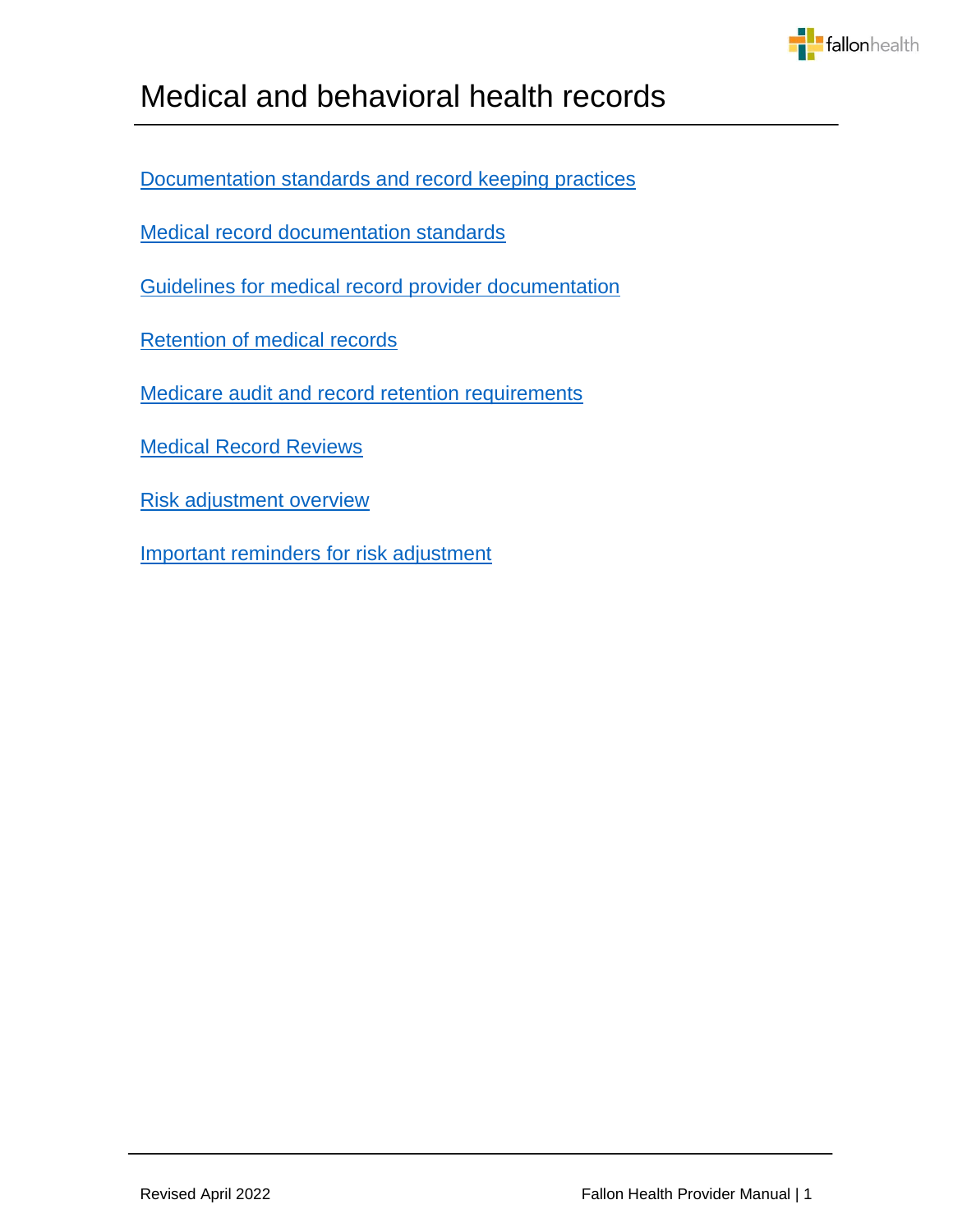

*Note: Providers who are contracted with one of our vendor partners are also encouraged to review the provider manual published by our partners regarding requirements for the applicable specialty*

- *American Specialty Health:<https://www.ashcompanies.com/Resource>*
- *Beacon Health Strategies:<https://www.beaconhealthoptions.com/providers/beacon/>*
- *Care Centrix: <https://help.carecentrix.com/ProviderResources/ProviderManual.pdf>*
- *Dental Benefit Providers: [https://www.dbp.com/content/provider/dental/dental](https://www.dbp.com/content/provider/dental/dental-provider-resources.html)[provider-resources.html](https://www.dbp.com/content/provider/dental/dental-provider-resources.html)*
- *EyeMed: <https://eyemed.com/en-us/provider>*

## <span id="page-1-0"></span>**Documentation standards and record keeping practices**

Consistent with The Centers for Medicare and Medicaid Services (CMS) standards, as well as other applicable federal and state laws, Fallon Health (FH) requires that medical and behavioral health records must contain information to justify treatment, admission or continued hospitalization, support the diagnosis, and describe the patient's progress and responses to medications and services. Medical and behavioral health records must be confidentially maintained in a manner that is current, detailed, and organized and permits effective patient care and quality reviews. Providers are responsible for maintaining medical and behavioral health records for Fallon members in an organized medical and behavioral health record keeping system. Providers are also responsible for knowing the record requirements for their provider type.

All records must document, at a minimum, and in accordance with regulations and standards by the provider's license and specialty and/or facility type, relevant medical history, up to date examination of the patient, admitting diagnosis, consultative evaluations, complications, informed consent, discharge summary, final diagnosis with completion of medical records within 30 days following consultation or discharge Records must be specific to the patient being treated; cloned records are not allowed. All corrections of medical records must be made within 30 days following consultation or discharge.

When an error is made in a medical record entry, proper error correction procedures must be followed for both paper and electronic records. For example, for paper records, a thin pen line should be drawn through the incorrect entry to make sure that that the inaccurate information is still legible. The provider must state the reason for the error, document the correct information, and sign and date the correction. The original entry must not be obliterated or otherwise altered by blacking out with marker, using white out, and writing over an entry, or by other means. For electronic records, use an addendum to identify corrections due to errors. Providers may only document records using acceptable standard abbreviations from Jablonski's or Dorland's Dictionary of Medical Acronyms & Abbreviations. Documentation inserted or altered beyond 30 days of discharge or more than 30 days after the provider receives a request for records will not be considered.

All providers must release in a timely manner copies of medical and behavioral health records requested by Fallon Health, members, or other clinicians to ensure continuity and coordination of care, including but not limited to behavioral health treatment of enrollees who express suicidal or homicidal ideation or intent, consistent with applicable state and federal laws.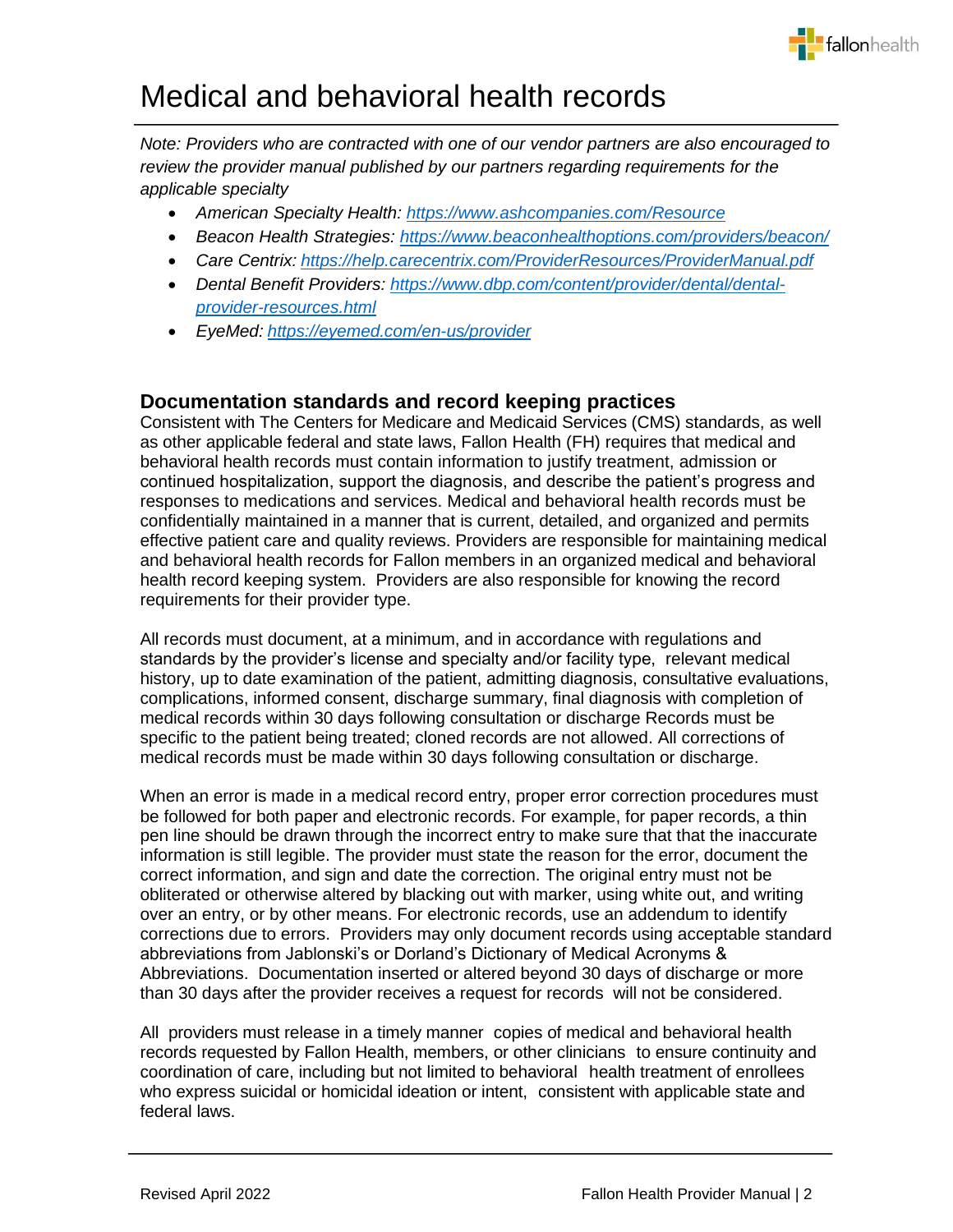

There are multiple types of medical record reviews associated with Fallon and its contracted providers, which may serve different requirements as set forth in contracts with state and federal government programs or agencies. The reviews may require a random sampling of health records to be reviewed on a periodic basis and there could be some overlap depending on sample period or the scope of the review, volume of claim billed and/or other identified outliers. Fallon Health may request medical records or other appropriate records of members from providers for medical necessity (Utilization Management), appeals and grievances, claims processing, provider audits, fraud waste and abuse audits, or risk adjustment review to the extent permitted by state and federal law. Fallon Health will not pay a photocopying fee for such records.

All providers regardless if contracted or not with Fallon Health must comply with Fallon's confidentiality policies, federal law, state laws, and other licensing standards related to release of medical information. Providers are responsible for providing timely access to medical and behavioral health records for review by Fallon Health for activities including, but not limited to: coding review; chart documentation review; and for quality monitoring activities. This includes providing access to supporting documentation that may not be in the Progress Note itself, such as lab or other test results that influence clinical decision making. Upon request, a provider's medical records may also be reviewed by federal and state agencies. Providers are also required to remain compliant with the Health Insurance Portability and Accountability Act (HIPAA) as well as applicable state and federal laws with regards to use and disclosure of behavioral, mental health, substance use disorder and other deemed "sensitive" records.

## <span id="page-2-0"></span>**Medical record documentation standards**

Medical record documentation is required to record pertinent facts, findings, and observations about an individual's health history including past and present illnesses, examinations, tests, treatments, and outcomes. The medical record chronologically documents the care of the patient and is an important element contributing to high quality care. The medical record facilitates:

- the ability of the physician and other health care professionals to evaluate and plan the patient's immediate treatment, and to monitor their health care over time
- communication and continuity of care among physicians and other health care professionals involved in the patient's care;
- accurate and timely claims review and payment;
- appropriate utilization review and quality of care evaluations; and
- collection of data that may be useful for research, education as well as regulated encounter data submissions

## <span id="page-2-1"></span>**Guidelines for medical record provider documentation**

- Patient's name and date of service must appear on all pages of the Progress Note.
- A unique identifier, either patient DOB, plan ID, or medical record #, should be on the first page of the Progress Note.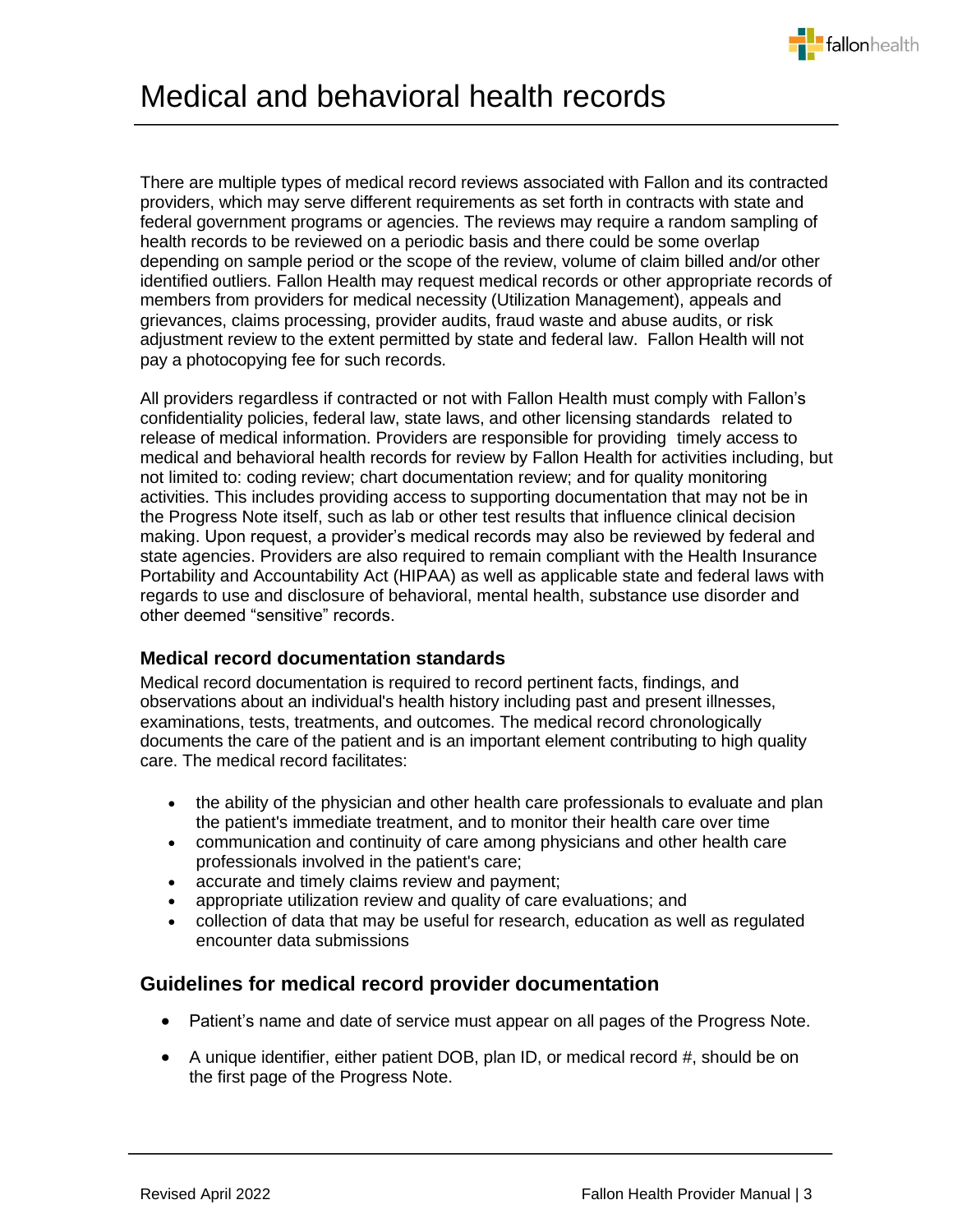- o If a handwritten Progress Note is more than one page or two-sided, the pages must be numbered (i.e., p. 1 of 2). If pages are not numbered, then the provider must sign each page of the Progress Note.
- o Encounters documented using an Electronic Medical Record are considered to be one single document, meaning that continuation is assumed for all encounters, regardless of the number of pages.
- Each condition(s) being addressed should be documented in the medical record.
- Each diagnosis should be documented to assign an ICD-10-CM code to the highest level of specificity.
- Documentation must show that each condition was monitored, evaluated, assessed or treated (M-E-A-T) as appropriate on the date of the visit as appropriate.
- Documentation must include the reason for the visit as well as chronic conditions and acute conditions that co-exist at the time of the encounter/visit which require or affect patient care treatment or management.
- Coding guidelines define the term "history of" as the patient no longer has the condition. Thus, Physicians/Providers should not document the term "history of" to describe an active condition/ disease.
- Medical record entries (particularly the description of each condition) must be legible, complete, dated and timed, and authenticated in written or electronic form by the person responsible for providing or evaluating the service provided. Handwritten notes should be in blue or black ink only. The Provider's signature, credentials and date of service must appear on the Progress Note in the medical record for each date of service; medical records that lack a date or provider signature and credentials are considered invalid.
- Regulatory agencies recognize each Progress Note is an "exclusive" or "stand alone" document.
- Documentation should include the use of a "S-O-A-P" (subjective data, objective data, assessment, plan) type note to assist the physicians, providers, auditors and coders with clarity and consistency in identifying key documentation elements.
	- o *Subjective:* (History; Chief Complaint) How the patients describe their problem or illness.
	- o *Objective:* (Physical Exam) Data obtained from examinations, labs results, vital signs.
	- o *Assessment:* (Medical Decision Making) assessment/evaluation of the patient's current condition and status of all chronic conditions. How the objective data relates to the patient's acute problem.
	- o *Plan:* (Medical Decision Making) of next steps in diagnosing problem further, prescriptions, consultation referrals, patient education, and recommended time to return for follow up.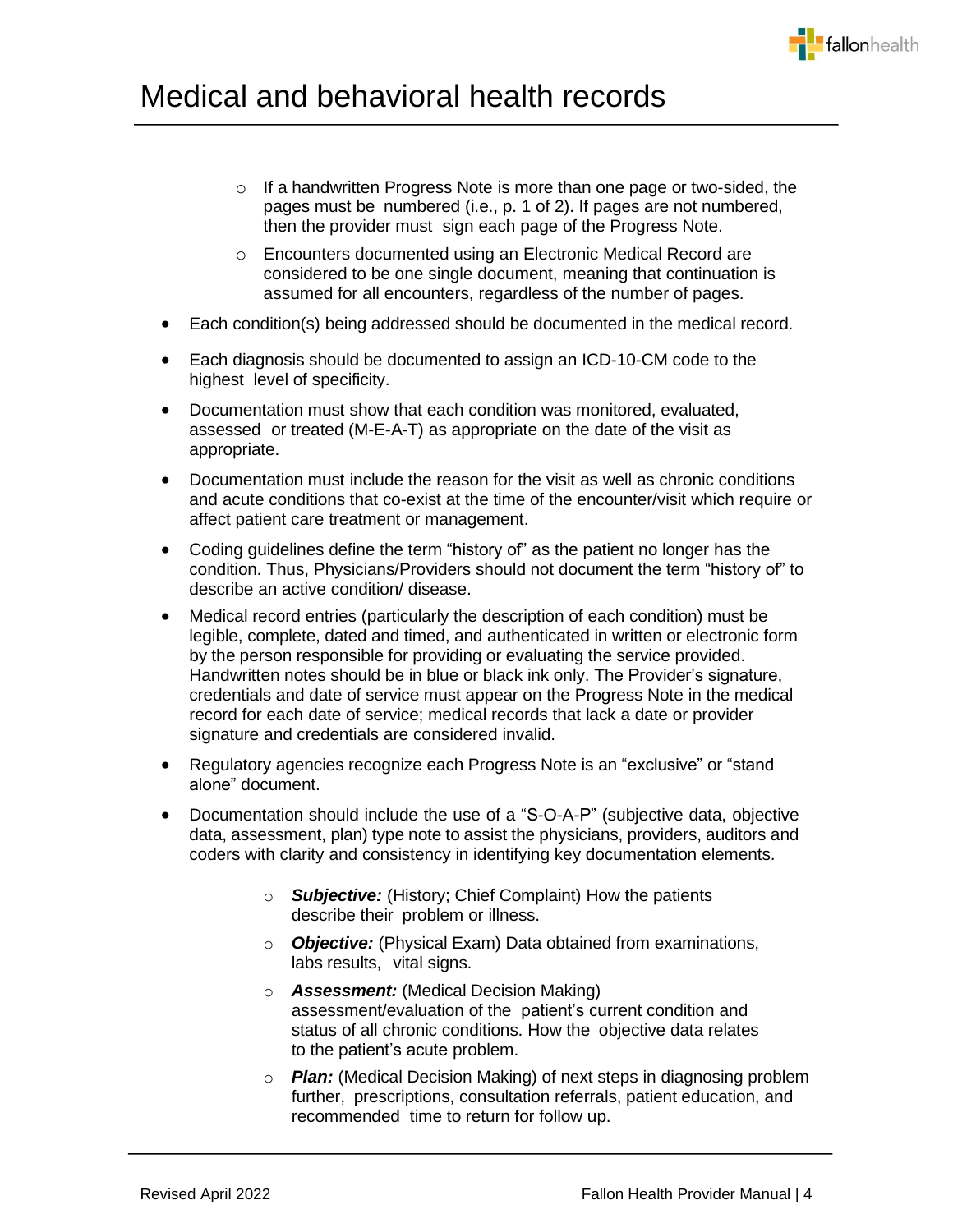

### *Sample Language:*

| <b>Assessment / Evaluative Statement</b> | <b>Plan</b>             |
|------------------------------------------|-------------------------|
| <b>Stable</b>                            | <b>Monitor</b>          |
| Improved                                 | D/C med                 |
| <b>Tolerating Med</b>                    | Continue on current med |
| Deteriorating                            | Refer                   |

#### *Example:*

Hypertensive CKD 3, stable well-controlled. Continue Atenolol.

- o Use this type of sample language as appropriate for EACH diagnosis
- o Avoid blanket statements such as "all conditions stable, continue on meds".
- When electronic signatures are used as a form of authentication, the system must authenticate the signature at the end of each note. Some samples of electronic medical record accepted signatures are "Electronically signed", Authenticated by", "Signed by", "Validated by", or "Approved by"
- Documentation should include only acceptable standard abbreviations and symbols as identified in Jablonski's or Dorland's Dictionary of Medical Acronyms & Abbreviations. The use of unofficial symbols is prohibited without proper medical record substantiation and context. Medical record documentation should exclude the following abbreviations as recommended per the Joint Commission

| Do Not Use                     | <b>Potential Problem</b>                                  | Use Instead                |
|--------------------------------|-----------------------------------------------------------|----------------------------|
| U, u (unit)                    | Mistaken for "0" (zero), the<br>number "4" (four) or "cc" | Write "unit"               |
| <b>IU</b> (International Unit) | Mistaken for IV (intravenous) or<br>the number 10 (ten)   | Write "International Unit" |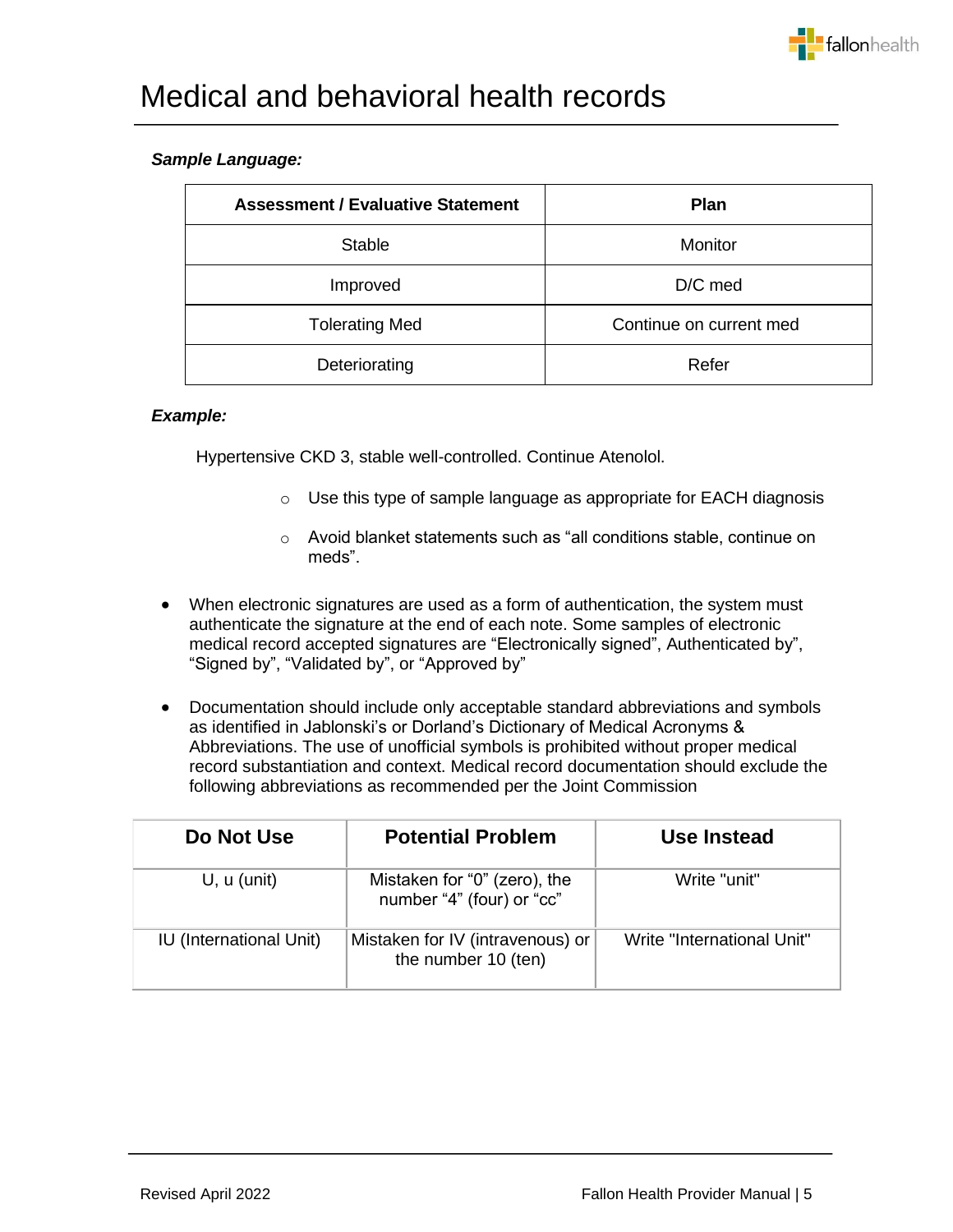

| Do Not Use                                                                     | <b>Potential Problem</b>                          | Use Instead                                           |
|--------------------------------------------------------------------------------|---------------------------------------------------|-------------------------------------------------------|
| Trailing zero $(X.0 \text{ mg})^*$<br>Lack of leading zero<br>$(X \text{ mq})$ | Decimal point is missed                           | Write X mg<br>Write 0.X mg                            |
| <b>MS</b>                                                                      | Can mean morphine sulfate or<br>magnesium sulfate | Write "morphine sulfate"<br>Write "magnesium sulfate" |
| $MSO4$ and MgSO <sub>4</sub>                                                   | Confused for one another                          |                                                       |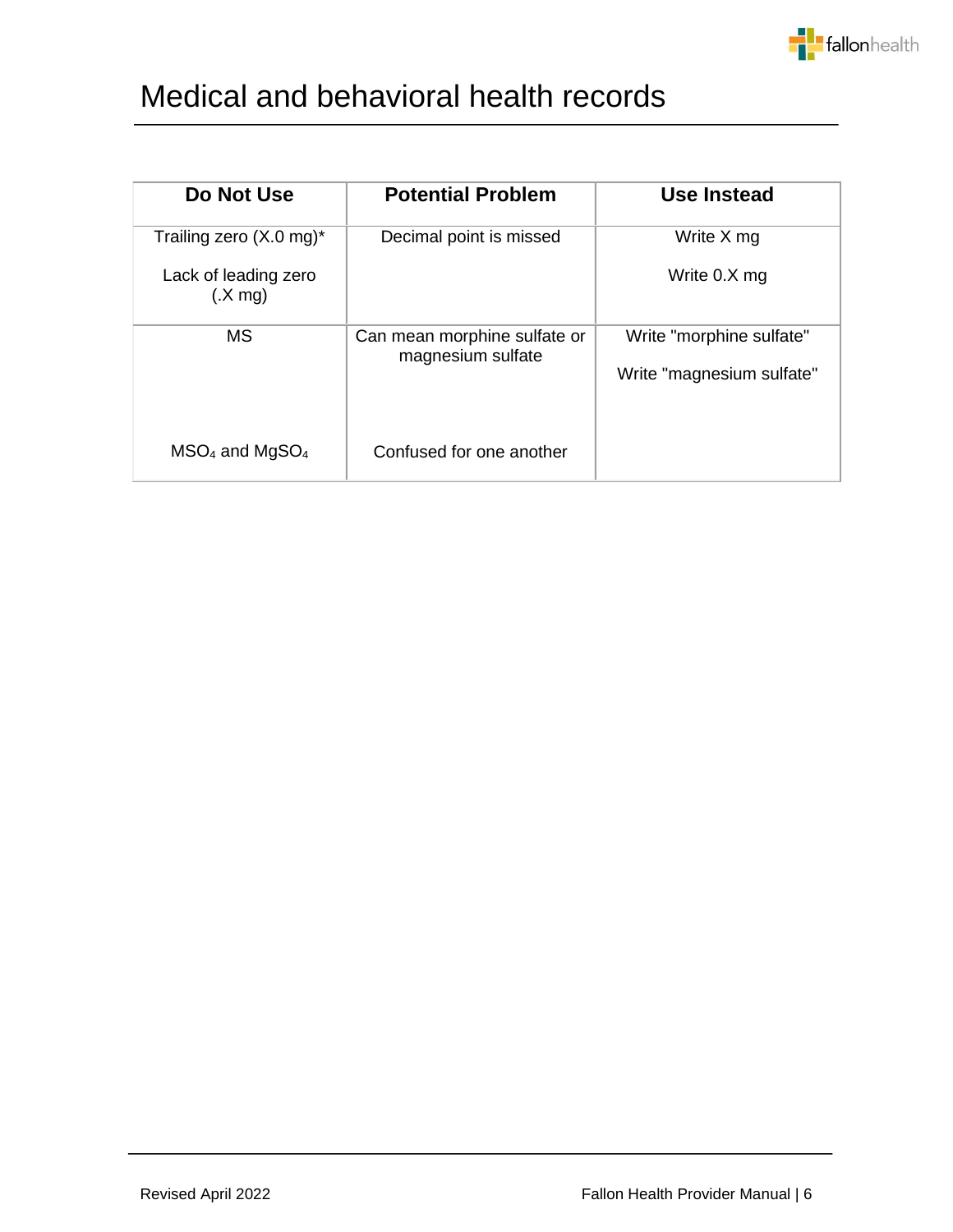

## <span id="page-6-0"></span>**Retention of medical records**

- *Hospitals and clinics* licensed by DPH must maintain records for at least twenty (20) years after the discharge or final treatment related to the episode of care of the patient to who it is related in accordance with state and federal laws
- *Hospitals or clinics* licensed by DMH shall maintain patient records for at least thirty (30) years after closing of the record due to discharge or death of last date of service in accordance with state and federal laws
- **Long Term Care Facilities** All clinical records of discharged patients or residents shall be completed within two weeks of discharge and filed and retained for at least five (5) years in accordance with state and federal laws
- *Ambulatory Care Facilities* The patient medical record must be maintained for a minimum of seven (7) years from the date of the last patient encounter in accordance with state and federal laws
- *Home Health Care* Clinical records are retained for five (5) years after the month of the cost report to which the records apply. It is filed with the Intermediary, unless state law stipulates a longer period of time in accordance with state and federal laws
- *Physicians* In accordance with the Massachusetts Board of Registration In Medicine, Records for adult patients must be maintained for a minimum of seven years (7) from date of last patient encounter. If a patient is a minor on the date of the last visit, then the physician must maintain the pediatric patient's records for a minimum period of either seven years (7) from the date of the last patient encounter or until the patient reaches the age of eighteen (18), whichever is the longer retention period. A retiring physician or his successor must maintain patient records for seven years from the date of the last patient encounter.

## <span id="page-6-1"></span>**Medicare audit and record retention requirements**

Providers, and their downstream contracted entities, who contract with Fallon Health to provide services to Fallon Medicare Plus, NaviCare, and Summit Elder Care members must comply with Medicare laws, regulations, and CMS instructions. CMS requires that records be maintained for a minimum of ten (10) years, and contracted providers agree to audits and inspection by the Department of Health and Human Services (HHS), the Comptroller General, or their designees, should the request arise, as well as cooperating, assisting, and providing information as requested.

### *What types of records does this apply to?*

In accordance with federal regulations, the audit and inspection requirements described above apply to any books, contracts, medical records, patient care documentation, and other records of health care providers contracted with Medicare Advantage Health Plans, that pertain to any aspect of services performed, reconciliation of benefit liabilities and determination of amounts payable under the contract between CMS and Fallon, or as the Secretary may deem necessary to enforce the contract between CMS and Fallon. Specifically, HHS, the Comptroller General, or their designee may evaluate, through inspection or other means, the quality, appropriateness, and timeliness of services furnished to Medicare enrollees. Therefore, it is crucial that providers retain the types of record listed above for a minimum of 10 years.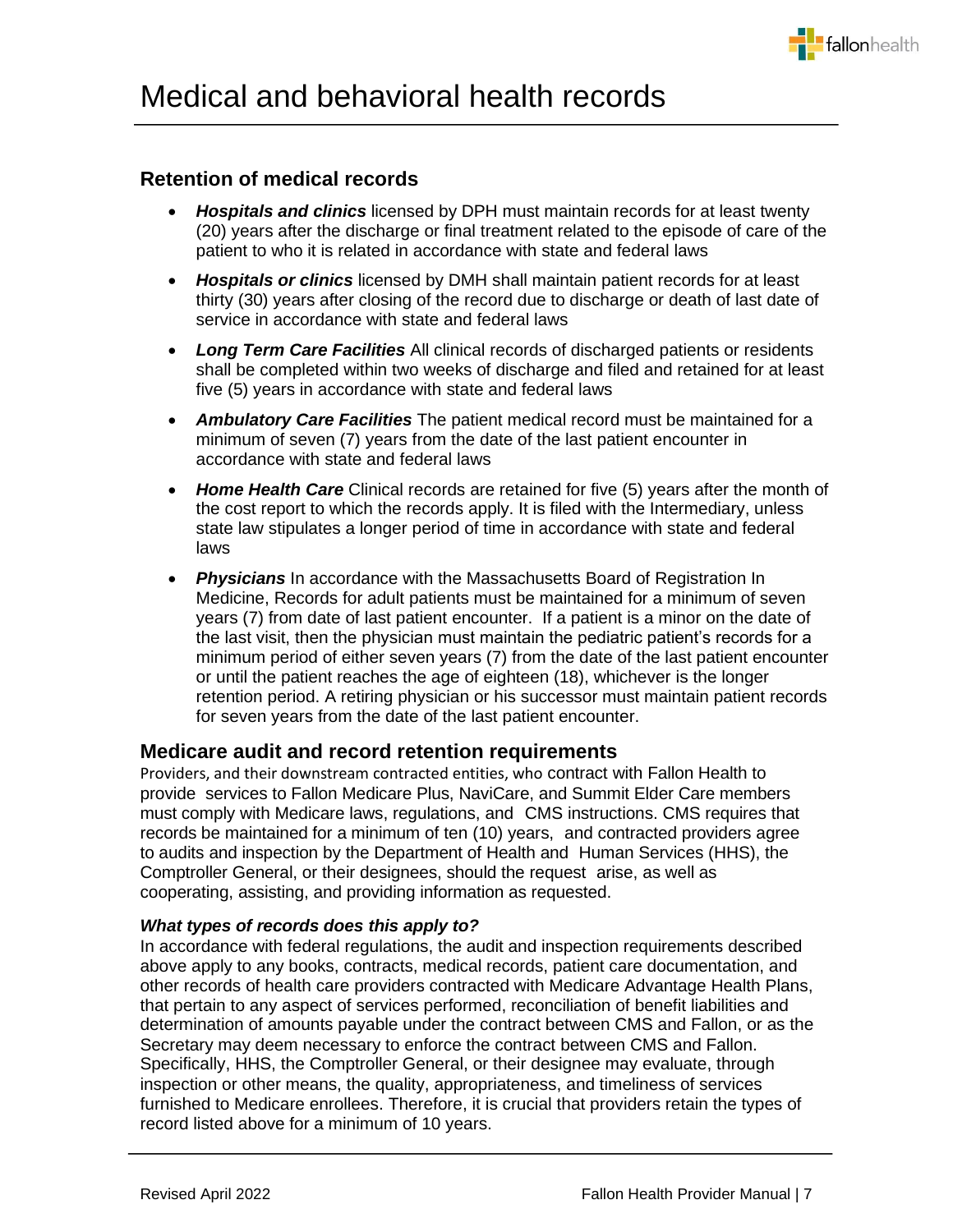

# <span id="page-7-0"></span>**Medical Record Reviews**

There are multiple types of medical record reviews associated with Fallon and its contracted providers, which may serve different requirements as set forth in contracts with state and federal government programs or agencies. The reviews may require a random sampling of health records to be reviewed on a periodic basis and there could be some overlap depending on sample period or the scope of the review, volume of claim billed and/or other identified outliers.

Provider services offered to Fallon members are subject to both federal and state laws. A provider's submission of a claim for payment also constitutes the provider's representation that the claim is submitted in compliance with all federal and state laws and regulations. Fallon Health reserves the right to recover claims payments that are contrary to national and industry standards or do not have the required minimum documentation in the provider records.

Some record reviews are further explained below.

### **Medical Necessity Review:**

''Medical necessity'' or ''medically necessary" health care services cover services, supplies, or drugs that are needed for the prevention, diagnosis, or treatment of an individual's medical condition while also meeting accepted standards of professional medical practice. Certain designated clinical teams are responsible to confirm that a service or supply is consistent with generally accepted principles of professional medical practice, as determined by whether or not: (1) the service is the most appropriate available supply or level of service for the member in question, considering potential benefits and harms to the individual; (2) is known to be effective, based on scientific evidence, professional standards and expert opinion, in improving health outcomes; or (3) for services and interventions not in widespread use, is based on scientific evidence.

#### **In-Depth Medical Record Review:**

In-depth Medical Record Reviews are a part of the Payment Integrity Program at Fallon. A Payment Integrity Program is a requirement of federal and state regulations. In addition, the Centers for Medicare and Medicaid Services (CMS) require a formal fraud, waste and abuse (FWA) compliance program. Fallon contracted with a partner to conduct FWA reviews. Fallon Health payment reviews are conducted in accordance with the Centers for Medicare & Medicaid Services (CMS) and state insurance department requirements that obligate Fallon Health to monitor provider claims billing. These claims billing audits are conducted as part of Fallon Health's FWA (compliance and program integrity) activities. An FWA audit is focused on reviewing the claims billed by the provider and determining if the documentation in the member's medical record supports the billing of the claim.

As such, Fallon is required to conduct post payment reviews of medical records for adherence to medical policies, American Medical Association (AMA) guidelines, and compliance adopted documentation standards consistent with those of the CMS, which state that medical records must contain information to justify treatment, admission or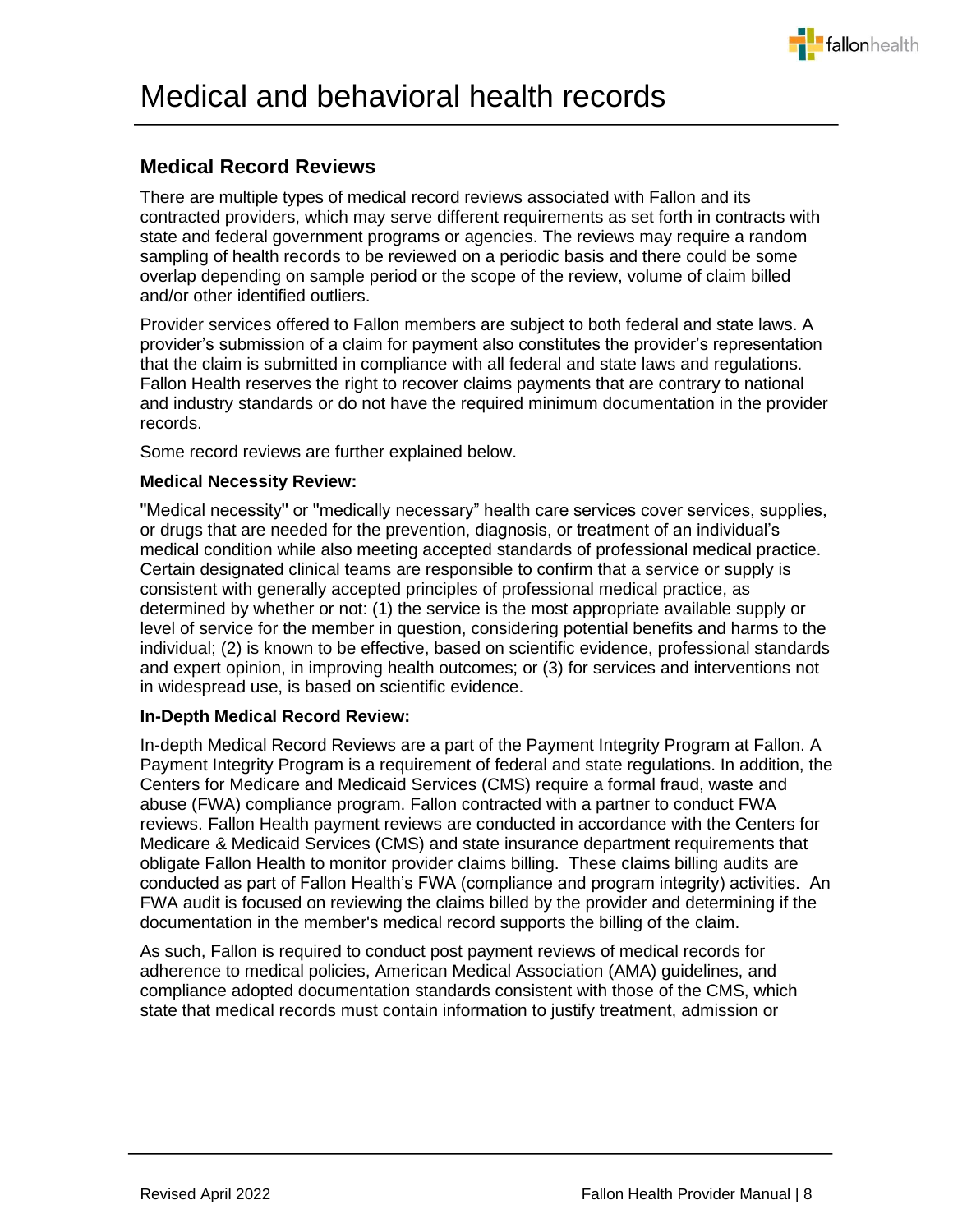

continued hospitalization, support the diagnosis, and describe the patient's progress and response to medications and services. In accordance with federal regulations and AMA guidelines, the documentation within the patient's medical record must meet the components of the services billed.

## <span id="page-8-0"></span>**Risk adjustment overview**

Risk Adjustment is a payment mechanism based on patient medical status. A risk score is assigned to patients largely based on reported ICD10-CM diagnoses reported through Encounter data (professional 837P, facility 837I; professional CMS 1500 and facility UB04). Other relevant data elements that can comprise a risk score include:

- gender & age
- socioeconomic status (duals)
- insurance status (metallic tier)
- procedure codes
- special patient-specific conditions (end-stage renal disease)

For providers, risk adjustment is fundamentally the process of documenting and coding face to face visits accurately to describe each patient diagnostically and completely as possible describing a patient diagnostically as completely as possible in the medical record note(s).

For providers, the most relevant aspect of the risk adjustment process is to accurately and completely describe each patient diagnostically. Risk adjustment process includes using models to calculate risk scores, which predict individual beneficiaries' health care expenditures, relative to the average beneficiary.

Risk scores are used to adjust payments and bids based on health status (diagnostic data) and demographic characteristics (such as age and gender) of an enrollee. Both the Medicare Advantage and Prescription Drug programs include risk adjustment as a component of the bidding and payment processes. CMS has developed separate riskadjustment models for the Part A and Part B benefits offered by plans under Part C and for Part D benefits offered by prescription drug plans. Within each benefit, CMS also developed segments of the models for subpopulations with distinct cost patterns (Medicare Managed Care Manual, Chapter 7 Risk Adjustment 70. p. 9)

### *Internal Documentation and Coding Oversight*

- FH requires providers to submit complete and accurate claims and encounter data.
- In all cases the documentation must support the code selected and submitted: professional 837P, facility 837I; professional CMS 1500 and facility UB04). These claims should substantiate that the proper coding guidelines were followed (42 CFR 310 (d) (4).